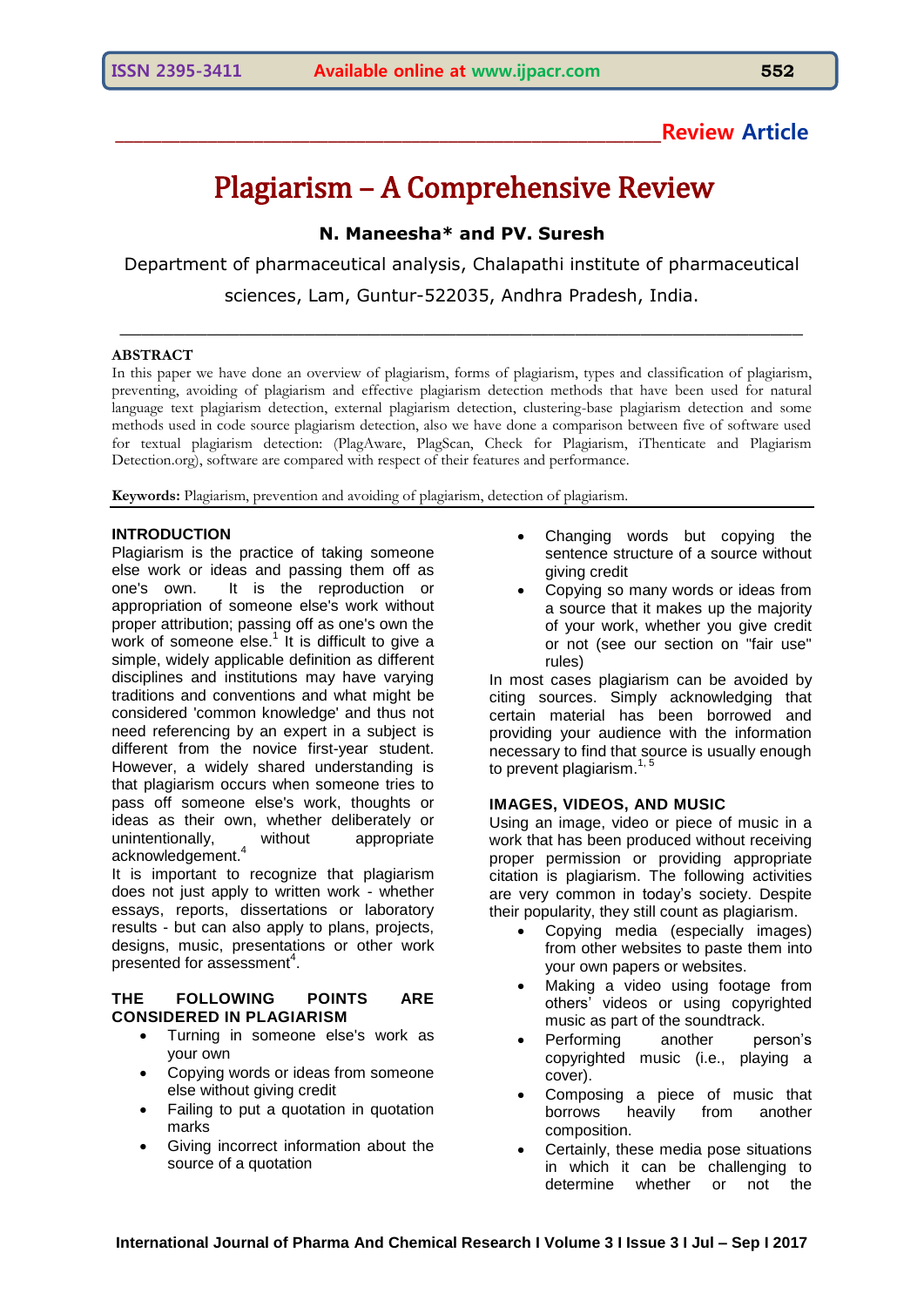copyrights of a work are being violated.

- A photograph or scan of a copyrighted image (for example: using a photograph of a book cover to represent that book on one"s website)
- Recording audio or video in which copyrighted music or video is playing in the background.
- Re-creating a visual work in the same medium. (for example: shooting a photograph that uses the same composition and subject matter as someone else"s photograph)
- Re-creating a visual work in a different medium (for example: making a painting that closely resembles another person"s photograph).
- Re-mixing or altering copyrighted images, video or audio, even if done so in an original way.

The legality of these situations, and others, would be dependent upon the intent and context within which they are produced. The two safest approaches to take in regards to these situations are:

- 1) Avoid them altogether
- 2) Confirm the works' usage permissions and cite them properly.<sup>1, 5</sup>

## **GLOSSARY**

### **ATTRIBUTION**

The acknowledgement that something came from another source. The following sentence properly attributes an idea to its original author:

Jack Bauer, in his article "Twenty-Four Reasons not to Plagiarize," maintains that cases of plagiarists being expelled by academic institutions have risen dramatically in recent years due to an increasing awareness on the part of educators.

#### **BIBLIOGRAPHY**

A bibliography is a list of the entire source that have been used in the process of researching your work in general, a bibliography should include:

- The author"s names
- The titles of the works
- The name and locations of the companies that published your copies were published

The page numbers of your sources $<sup>1</sup>$ </sup>

#### **CITATION**

A citation is when a writer acknowledges that words or ideas came from someone else and gives that source its proper due. To learn more about citation when using another author's

intellectual property (from primary or secondary source material), it is essential that you properly cite your source. Giving credit not only benefits you credibility as an author, but will also help you avoid plagiarism be sure to carefully document all the necessary citation information for your sources while researching to make the process much easier.

There are multiple formats for citation styles, and they vary according to academic discipline. The Modern Language Association has a specific format for citation information that is to be included both in-text and on works cited page. This format is used for English and some other humanities courses and included stylistic conversion for the format of the essay as well as for the citations.

Similarly, the American Psychological Association has its own form of citation and formatting that is most often utilized by courses in the social sciences. Yet another style of citation is the Chicago manual of style, which is often used in research papers for history and some humanities course.<sup>1</sup>

#### **CITATION STYLES**

Citation styles differ mostly in the location, order, and syntax of information about references. The number and diversity of citation styles reflect different priorities with respect to concision, readability, dates, authors, publications, and of course style.

There are also two major divisions within most citation styles: documentary-note style and parenthetical style. Documentary-note style is the standard form of documenting sources. It involves using either footnotes or endnotes, so that information about your sources is readily available to your readers but does not interfere with their reading of your work

This is generally considered an abbreviated form of citation, and it does not require footnotes or endnotes, although it does require the equivalent of a "Works Cited" page at the end of the paper. It is easier to write, but might interfere with how smoothly your work reads.

There are different citation styles that are suitable for paper which go in determining the appropriate citation style, including discipline (priorities in an English class might differ from those of a Psychology class, for example), academic expectations (papers intended for publication might be subject to different standards than mid-term papers), the research aims of an assignment, and the individual preference of your instructor.

If you are a teacher or instructor, you may also wish to distribute examples of plagiarism and legitimate citation, and then go over the differences together with your classes. This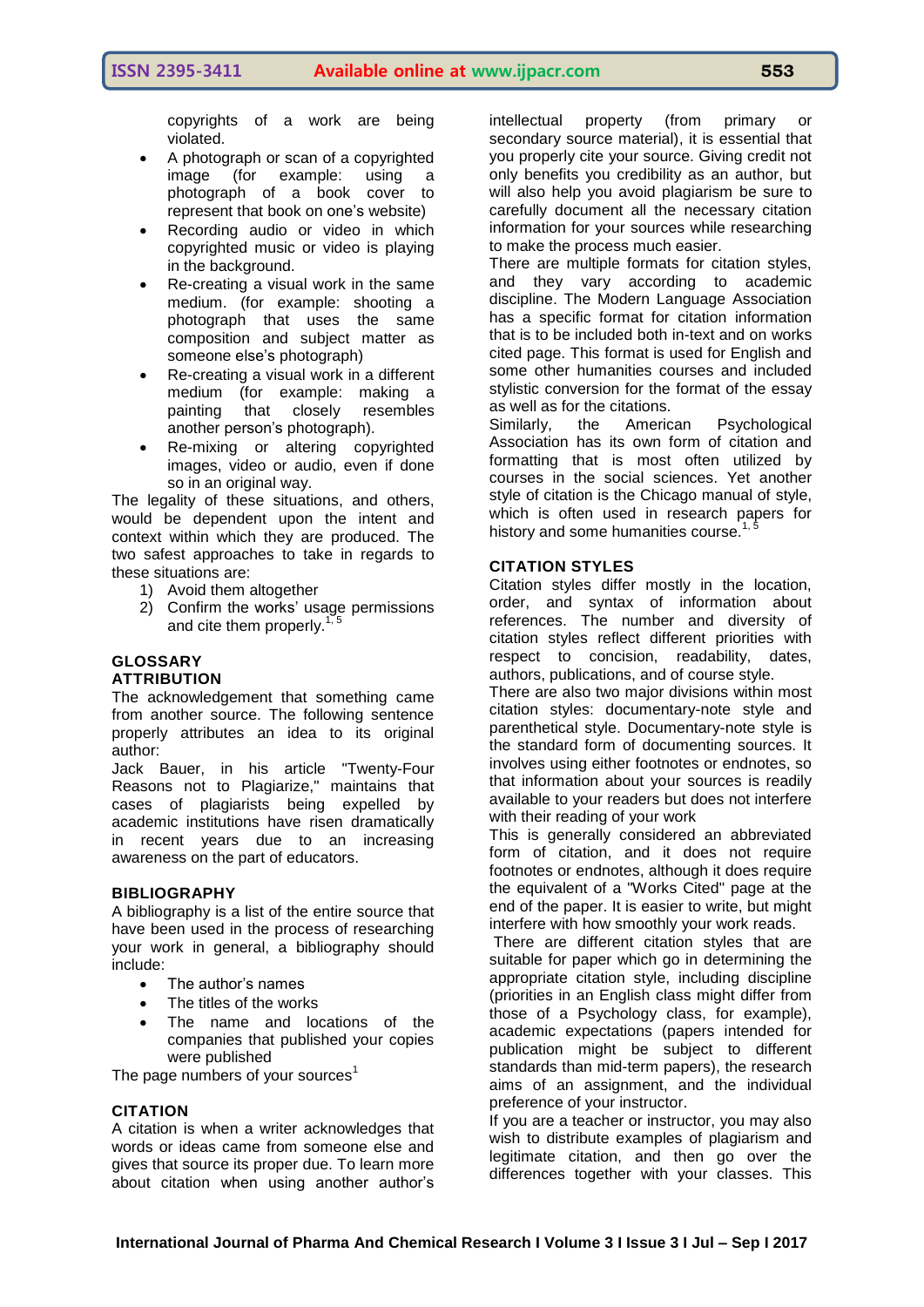will clarify some of the common misconceptions about plagiarism and reduce the likelihood of "honest mistakes," while at the same time showing how serious you are about the issue.

If you want to learn more about using a particular citation style, we have provided links to more specific resources below. $1, 5$ 

## **HUMANITIES**

## **CHICAGO**

- Writer's [Handbook:](http://www.wisc.edu/writing/Handbook/DocChicago.html) Chicago Style **[Documentation](http://www.wisc.edu/writing/Handbook/DocChicago.html)**
- [Excellent](http://www.press.uchicago.edu/Misc/Chicago/cmosfaq/) FAQ on Usage in the [Chicago](http://www.press.uchicago.edu/Misc/Chicago/cmosfaq/) Style
- Writer's [Handbook:](http://www.wisc.edu/writing/Handbook/DocChicago.html) Chicago Style **[Documentation](http://www.wisc.edu/writing/Handbook/DocChicago.html)**
- MLA (MODERN LANGUAGE ASSOCIATION)
- Writer's [Handbook:](http://www.wisc.edu/writing/Handbook/DocMLA.html) MLA Style **[Documentation](http://www.wisc.edu/writing/Handbook/DocMLA.html)**
- MLA [Citation](http://campusgw.library.cornell.edu/newhelp/res_strategy/citing/mla.html) Style
- **SCIENCES**
- ACS (AMERICAN CHEMICAL SOCIETY)
- AMA [Citation](http://www2.liu.edu/cwis/cwp/library/workshop/citama.htm) Style
- **IEEE (INSTITUTE OF ELECTRICAL** AND ELECTRONICS ENGINEERS)
- Electrical [Engineering](http://www.ieee.org/documents/ieeecitationref.pdf) Citation Style
- NLM (NATIONAL LIBRARY OF MEDICINE)
- NLM Style [Guide](http://www.nlm.nih.gov/pubs/formats/recommendedformats.html)

National Library of Medicine [Recommended](http://www.nlm.nih.gov/pubs/formats/internet.pdf) Formats for [Bibliographic](http://www.nlm.nih.gov/pubs/formats/internet.pdf) Citation (PDF [format\)](http://www.nlm.nih.gov/pubs/formats/internet.pdf)

 VANCOUVER (BIOLOGICAL SCIENCES)

## **[Introduction](http://www.sussex.ac.uk/library/infosuss/referencing/v_intro.shtml) to the Vancouver Style SOCIAL SCIENCES**

AAA (AMERICAN ANTHROPOLOGICAL ASSOCIATION)

Citations and [Bibliographic](http://www.plagiarism.org/assets/downloads/AAA_StyleGuide_2009.pdf) Style for [Anthropology](http://www.plagiarism.org/assets/downloads/AAA_StyleGuide_2009.pdf) Papers

[Note: the AAA style is based on the Chicago style, so for specific questions not addressed in any of the AAA style guides, please use the links above or consult The Chicago Manual of Style (14th edition, 1993)]

## **APA (AMERICAN PSYCHOLOGICAL ASSOCIATION)**

Writer's Handbook: APA Style [Documentation](http://www.wisc.edu/writing/Handbook/DocAPA.html) APA [Style.org](http://www.apastyle.org/elecref.html) APSA (AMERICAN POLITICAL SCIENCE

ASSOCIATION)

Writer's Handbook: APSA [Documentation](http://www.wisc.edu/writing/Handbook/DocAPSA.html)

## **LEGAL STYLE**

Legal Citation: Using and [Understanding](http://library.queensu.ca/law/lederman/legalcit.htm) Legal [Abbreviations](http://library.queensu.ca/law/lederman/legalcit.htm) Legal [Research](http://www.rbs0.com/lawcite.htm) and Citation Style in the USA

## **OTHER**

General info on citing web [documents](http://www.lib.berkeley.edu/TeachingLib/Guides/Internet/Style.html) [Recommended](http://www.aresearchguide.com/styleguides.html) Multi-Style Links [Recommended](http://www.dianahacker.com/resdoc/) Multi-Style Links

## **SELF-PLAGIARISM**

It is copying material that has been previously produced and passing it off as a new production. This can potentially violate copyright protection if the work has been published and is banned by most academic policies. Self-Plagiarism is defined "as a type of plagiarism in which the writer Republishes a work in its entirety or reuses portions of a previously written text while authoring a new work". Writers often maintain that because they are the authors, they can use the work again as they wish; they can"t really plagiarize themselves because they are not taking any words or ideas from someone else. But while the discussion continues on whether selfplagiarism is possible, the ethical issue of selfplagiarism is significant, especially because self-plagiarism can infringe upon publisher"s copyright. Traditional definitions of plagiarism do not account for self-plagiarism, so writers may be unaware of the ethics and laws involved in reusing or repurposing texts. $2, 1$ 

## **Few types of self-plagiarism**

- Republishing the same paper that is published elsewhere without notifying the reader nor publisher of the journal
- Publishing a significant study as smaller studies to increase the number of publications
- Publishing one large study
- Reusing portions of a previously written (published or unpublished text).

## **Self-Plagiarism is avoided by**

Roig (2006) offers writers a comprehensive list of guidelines for avoiding plagiarism, four of which deal specifically with self-plagiarism, as follows:

• Guideline 10: Authors who submit a manuscript for publication containing data, reviews, conclusions, etc., that have already been disseminated in some significant manner (e.g., published as an article in another journal, presented at a conference, posted on the internet) must clearly indicate to the editors and readers the nature of the previous dissemination.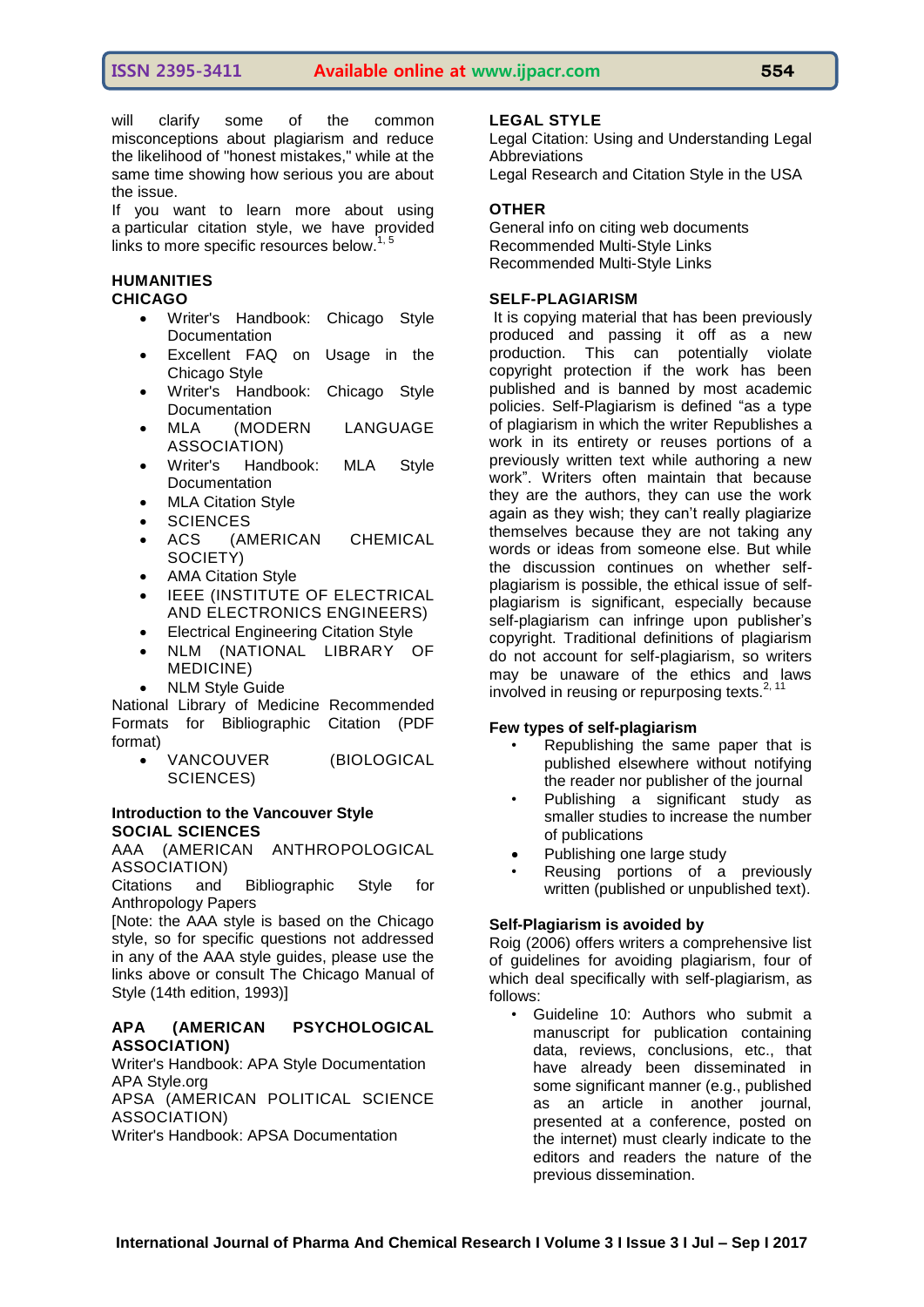- Guideline 11: Authors of complex studies should heed the advice previously put forth by Angell & Relman (1989). If the results of a single complex study are best presented as a 'cohesive' single whole, they should not be partitioned into individual papers. Furthermore, if there is any doubt as to whether a paper submitted for publication represents fragmented data, authors should enclose other papers (published or unpublished) that might be part of the paper under consideration (Kassirer & Angell, 1995).Similarly, old data that has been merely augmented with additional data points and that is subsequently presented as a new study is an equally serious ethical breach.
- Guideline 12: Because some instances of plagiarism, self-plagiarism, and even some writing practices that might otherwise be acceptable (e.g., extensive paraphrasing or quoting of key elements of a book) can constitute copyright infringement, authors are strongly encouraged to become familiar with basic elements of copyright law.
- Guideline 13: While there are some situations where text recycling is an acceptable practice, it may not be so in other situations. Authors are urged to adhere to the spirit of ethical writing and avoid reusing their own previously published text, unless it is done in a manner consistent with standard scholarly conventions (e.g., by using of quotations and proper paraphrasing).

#### **Classification of plagiarism**

Plagiarism can be classified into five categories:

- 1. Copy & Paste Plagiarism.
- 2. Word Switch Plagiarism.
- 3. Style Plagiarism.
- 4. Metaphor Plagiarism.
- 5. Idea Plagiarism.

There are two types of plagiarism are more occurs:

1. **Textual plagiarisms**: This type of plagiarism usually done by students or researchers in academic enterprises, where documents are identical or typical to the original documents, reports, essays scientific papers and art design.

2**. A source code plagiarism**: done by students in universities, where the students trying or copying the whole or the parts of source code written by someone else as one's

own, this types of plagiarism it is difficult to detect.<sup>1, 7</sup>

#### **Types of Plagiarism**

Anyone who has written or graded a paper knows that plagiarism is not always a blackand-white issue. The boundary between plagiarism and research is often unclear. Learning to recognize the various forms of plagiarism, especially the more ambiguous ones, is an important step in the fight to prevent it.<sup>4, 8</sup>

#### **I. SOURCES NOT CITED**

1) "The Ghost Writer"

The writer turns in another"s work, word- forword, as his or her own.

2) "The Photocopy"

The writer copies significant portions of text straight from a single source, without alteration.

3) "The Potluck Paper"

The writer tries to disguise plagiarism by copying from several different sources, tweaking the sentences to make them fit together while retaining most of the original phrasing.

4) "The Poor Disguise"

Although the writer has retained the essential content of the source, he or she has altered the paper"s appearance slightly by changing key words and phrases.

5) "The Labor of Laziness"

The writer takes the time to paraphrase most of the paper from other sources and make it all fit together, instead of spending the same effort on original work.

6) "The Self-Stealer"

The writer "borrows" generously from his or her previous work, violating policies concerning the expectation of originality adopted by most academic institutions.

Document provided by Turnitin.com and Research Resources. Turnitin allows free distribution and non-profit use of this document in educational settings.

## **II. SOURCES CITED (but still plagiarized!)**

1) "The Forgotten Footnote"

The writer mentions an author's name for a source, but neglects to include specific information on the location of the material referenced. This often masks other forms of plagiarism by obscuring source locations.

2) "The Misinformed"

The writer provides inaccurate information regarding the sources, making it impossible to find them.

3) "The Too-Perfect Paraphrase"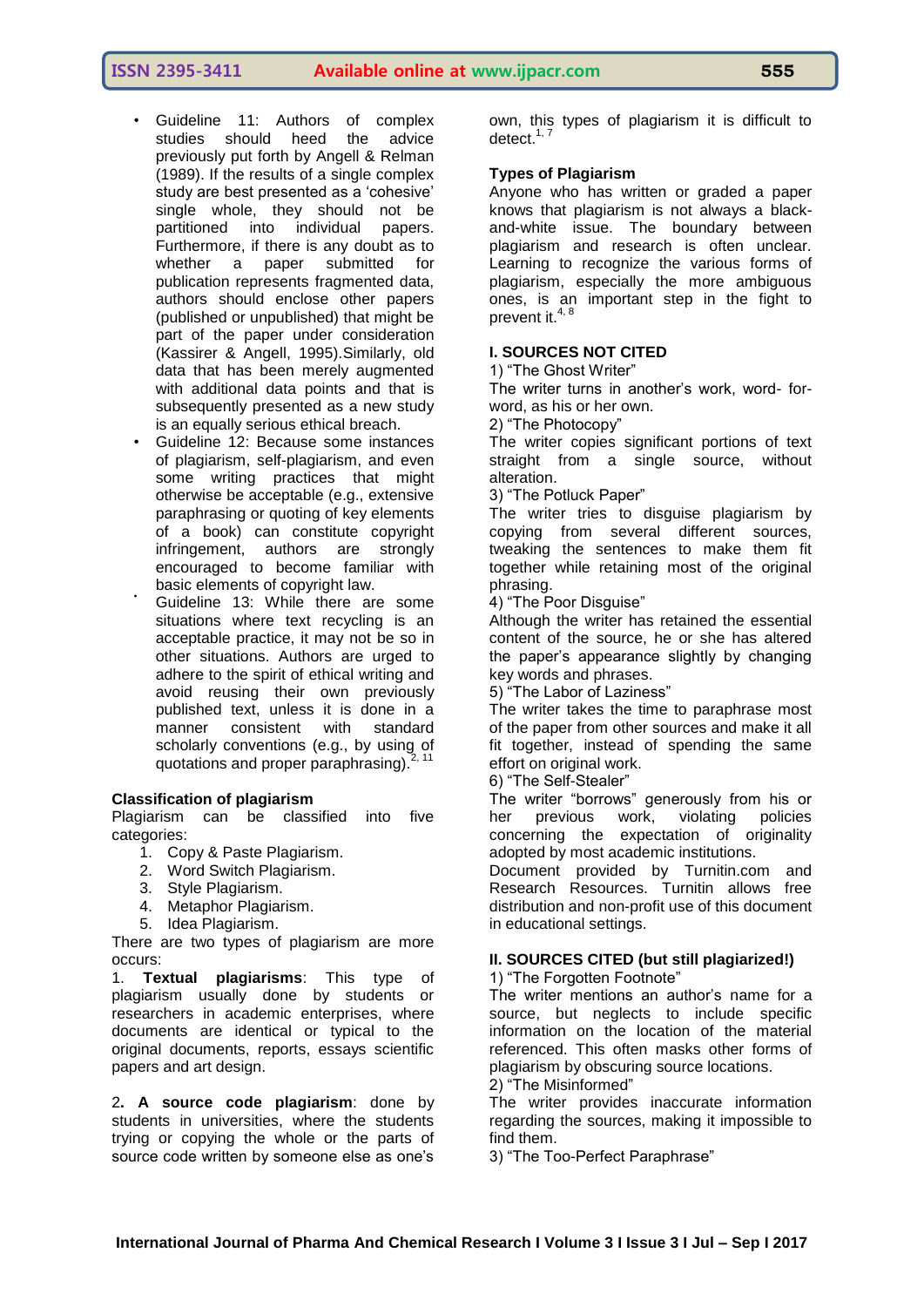The writer properly cites a source, but neglects to put in quotation marks text that has been copied word- for-word, or close to it. Although attributing the basic ideas to the source, the writer is falsely claiming original presentation and interpretation of the information.

## 4) "The Resourceful Citer"

The writer properly cites all sources, paraphrasing and using quotations appropriately. The paper contains almost no original work! It is sometimes difficult to spot this form of plagiarism because it looks like any other well-researched document.

#### 5) "The Perfect Crime"

Well, we all know it doesn't exist. In this case, the writer properly quotes and cites sources in some places, but goes on to paraphrase other arguments from those sources without citation. This way, the writer tries to pass off the paraphrased material as his or her own analysis of the cited material.  $4, 8, 10$ 

#### **Forms of Plagiarism**

Plagiarism occurs in different forms:

• Copying and submitting the work of others (including books, articles, theses, unpublished works, working papers, seminar, conference papers, research data, internal reports, lecture notes or tapes, music, computer source code, website content, creative or visual artefacts, designs or ideas) without due acknowledgment.

• Too closely paraphrasing sentences, paragraphs or themes without due acknowledgment.

• Translating the work of others without due acknowledgement.

• Presenting work produced by someone else as one's own (e.g. allowing or hiring another person to do the work for which the student claims authorship) [Includes outsourcing of whole or part of the assessment to others (knowledge pruners). For example, students get others to analyse data and write the analysis or do their project].

• Submitting one's own previously assessed or published work without appropriate acknowledgement (self-plagiarism). Includes assignments submitted for other courses and theses developed and/ or submitted to another university.

• In the case of group projects, falsely representing the individual Contribution of the collaborating partners.

• Fabricating (creating data) or doctoring data (changing data) as part of the submission.<sup>1, 5,</sup>

#### **PREVENTING PLAGIARISM WHEN WRITING**

In a research paper, you have to come up with your own original ideas while at the same time making reference to work that's already been done by others. But how can you tell where their ideas end and your own begin? What's the proper way to integrate sources in your paper? If you change some of what an author said, do you still have to cite that author?

Confusion about the answers to these questions often leads to plagiarism. If you have similar questions or are concerned about preventing plagiarism, we recommend using the checklist below. [1][4][6][8]

### **PLANNING YOUR PAPER CONSULT WITH YOUR INSTRUCTOR**

Have questions about plagiarism? If you can't find the answers on our site or are unsure about something, you should ask your instructor. He or she will most likely be very happy to answer your questions. You can also check out the guidelines for citing sources properly. If you follow them and the rest of the advice on this page, you should have no problems with plagiarism.

#### **PLAN YOUR PAPER**

Planning your paper well is the first and most important step you can take toward preventing plagiarism. If you know you are going to use other sources of information, you need to plan how you are going to include them in your paper. This means working out a balance between the ideas you have taken from other sources and your own, original ideas. Writing an outline or coming up with a thesis statement in which you clearly formulate an argument about the information you find will help establish the boundaries between your ideas and those of your sources.

#### **TAKE EFFECTIVE NOTES**

One of the best ways to prepare for a research paper is by taking thorough notes from all of your sources so that you have much of the information organized before you begin writing. On the other hand, poor note-taking can lead to many problems-- including improper citations and misquotations, both of which are forms of plagiarism! To avoid confusion about your sources, try using different colored fonts, pens, or pencils for each one, and make sure you clearly distinguish your own ideas from those you found elsewhere. Also, get in the habit of marking page numbers, and make sure that you record bibliographic information or web addresses for every source right away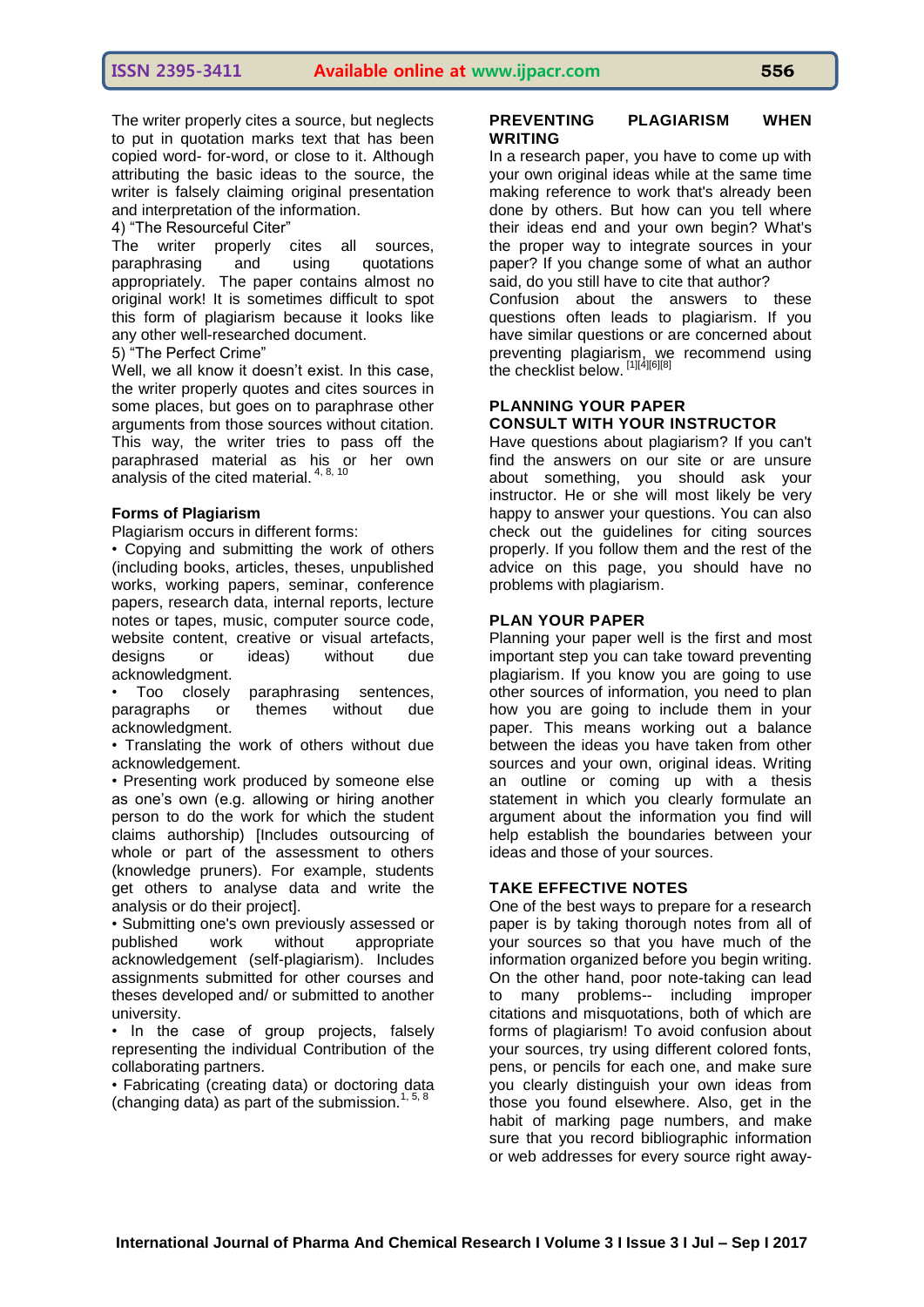- finding them again later when you are trying to finish your paper can be a nightmare!

## **WRITING YOUR PAPER WHEN IN DOUBT, CITE SOURCES**

Of course you want to get credit for your own ideas. And, you don't want your instructor to think that you got all of your information from somewhere else. But if it is unclear whether an idea in your paper really came from you, or whether you got it from somewhere else and just changed it a little, you should always cite your source. Instead of weakening your paper and making it seem like you have fewer original ideas, this will actually strengthen your paper by:

Showing that you are not just copying other ideas but are processing and adding to them,

Lending outside support to the ideas that are completely yours, and Highlighting the originality of your ideas by making clear distinctions between them and ideas you have gotten elsewhere

#### **MAKE IT CLEAR WHO SAID WHAT**

Even if you cite sources, ambiguity in your phrasing can often disguise the real source of any given idea, causing inadvertent plagiarism. Make sure when you mix your own ideas with those of your sources that you always clearly distinguish them. If you are discussing the ideas of more than one person, watch out for confusing pronouns. For example, imagine you are talking about Harold Bloom's discussion of James Joyce's opinion of Shakespeare, and you write: "He brilliantly portrayed the situation of a writer in society at that time." Who is the "He" in this sentence? Bloom, Joyce, or Shakespeare? Who is the "writer": Joyce, Shakespeare, or one of their characters? Always make sure to distinguish who said what, and give credit to the right person.

#### **KNOW HOW TO PARAPHRASE**

A paraphrase is a restatement in your own words of someone else's ideas. Changing a few words of the original sentences does NOT make your writing a legitimate paraphrase. You must change both the words and the sentence structure of the original, without changing the content. Also, you should keep in mind that paraphrased passages still require citation because the ideas came from another source, even though you are putting them in your own words.

The purpose of paraphrasing is not to make it seem like you are drawing less directly from other sources or to reduce the number of quotations in your paper. It is a common misconception among students that you need

to hide the fact that you rely on other sources. Actually it is advantageous to highlight the fact that other sources support your own ideas. Using quality sources to support your ideas makes them seem stronger and more valid. Good paraphrasing makes the ideas of the original source fit smoothly into your paper, emphasizing the most relevant points and leaving out unrelated information.

#### **ANALYZE AND EVALUATE YOUR SOURCES**

Not all sources on the web are worth citing-- in fact, many of them are just plain wrong. So how do you tell the good ones apart? For starters, make sure you know the author(s) of the page, where they got their information, and when they wrote it (getting this information is also an important step in avoiding plagiarism!). Then you should determine how credible you feel the source is: how well they support their ideas, the quality of the writing, the accuracy of the information provided, etc. We recommend using the "Web Page Evaluation Criteria" available through New Mexico State University's website.<sup>1, 4, 6, 8</sup>

#### **Detection techniques of plagiarism**

Plagiarism detection is the process of locating instances of [plagiarism](https://en.wikipedia.org/wiki/Plagiarism) within a work or document. The widespread use of computers and the advent of the Internet has made it easier to plagiarize the work of others. Most cases of plagiarism are found in academia, where documents are typically essays or reports. However, plagiarism can be found in virtually any field, including novels, scientific papers, art designs, and source code.

Detection of plagiarism can be either manual or software-assisted. Manual detection requires substantial effort and excellent memory, and is impractical in cases where too many documents must be compared, or original documents are not available for comparison. Software-assisted detection allows vast collections of documents to be compared to each other, making successful detection much more likely.  $3, 4, 6, 7$ ,

## **Software-assisted detection**

Computer-assisted plagiarism detection (CaPD) is an [Information retrieval \(IR\)](https://en.wikipedia.org/wiki/Information_retrieval) task supported by specialized IR systems, referred to as plagiarism detection systems (PDS).

#### **In text documents**

Systems for text-plagiarism detection implement one of two generic detection approaches, one being external, the other being intrinsic. External detection systems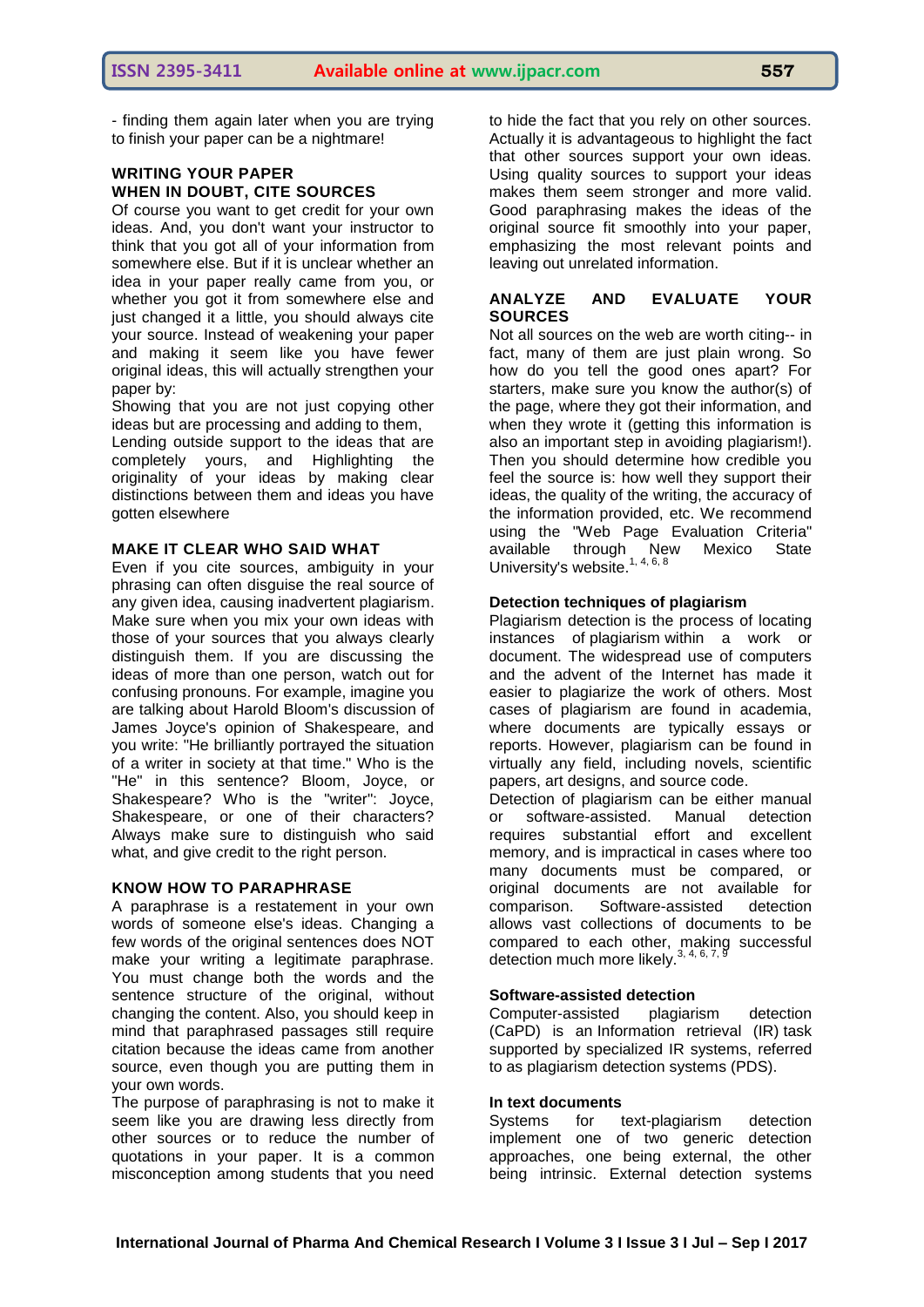compare a suspicious document with a reference collection, which is a set of documents assumed to be genuine. Based on a chosen [document](https://en.wikipedia.org/wiki/Information_retrieval#Model_types)\_model and predefined similarity criteria, the detection task is to retrieve all documents that contain text that is similar to a degree above a chosen threshold to text in the suspicious document. Intrinsic PDS solely analyse the text to be evaluated without performing comparisons to external documents. This approach aims to recognize changes in the unique writing style of an author as an indicator for potential plagiarism. PDS are not capable of reliably identifying plagiarism without human judgment. Similarities are computed with the help of predefined document models and might represent false positives.

### **Approaches**

The figure below represents a classification of all detection approaches currently in use for computer-assisted plagiarism detection. The approaches are characterized by the type of similarity assessment they undertake: global or local. Global similarity assessment approaches use the characteristics taken from larger parts of the text or the document as a whole to compute similarity, while local methods only examine pre-selected text segments as input.





#### **Fingerprinting**

Fingerprinting is currently the most widely applied approach to plagiarism detection. This method forms representative digests of documents by selecting a set of multiple substrings from them. The sets represent the fingerprints and their elements are called minutiae a suspicious document is checked for plagiarism by computing its fingerprint and querying minutiae with a pre-computed index of fingerprints for all documents of a reference collection. Minutiae matching with those of other documents indicate shared text

segments and suggest potential plagiarism if<br>they exceed a chosen similarity they exceed a chosen similarity threshold.[13](https://en.wikipedia.org/wiki/Plagiarism_detection#cite_note-Brin95-13) Computational resources and time are limiting factors to fingerprinting, which is why this method typically only compares a subset of minutiae to speed up the computation and allow for checks in very large collection, such as the Internet.

#### **String matching**

String [matching](https://en.wikipedia.org/wiki/String_matching) is a prevalent approach used in computer science. When applied to the problem of plagiarism detection, documents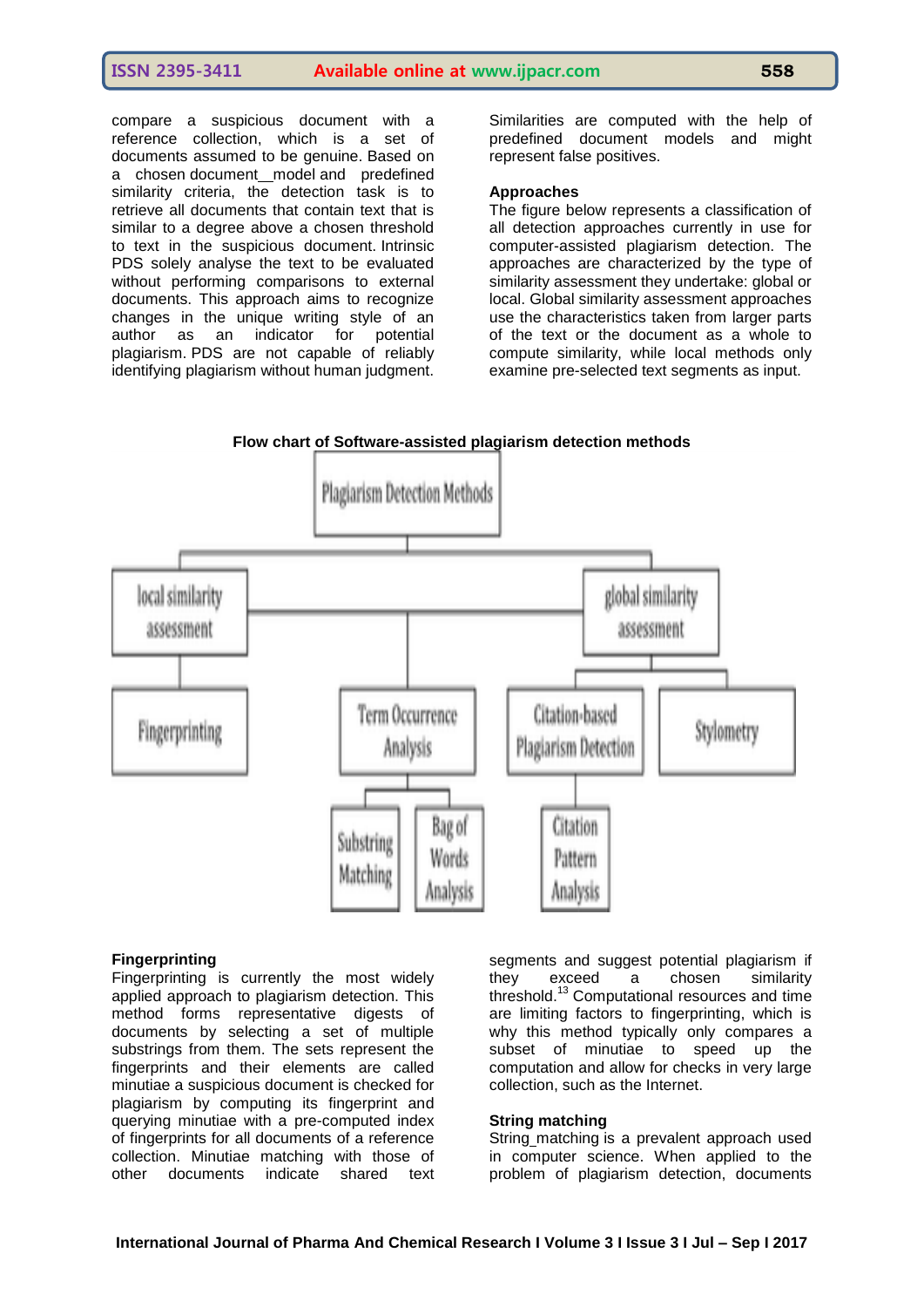are compared for verbatim text overlaps. Numerous methods have been proposed to tackle this task, of which some have been adapted to external plagiarism detection. Checking a suspicious document in this setting requires the computation and storage of efficiently comparable representations for all documents in the reference collection to compare them pairwise. Generally, suffix document models, such as [suffix trees](https://en.wikipedia.org/wiki/Suffix_tree) or suffix vectors, have been used for this task. Nonetheless, substring matching remains computationally expensive, which makes it a non-viable solution for checking large collections of documents

#### **Bag of words**

Bag of words analysis represent the adoption of [vector space retrieval,](https://en.wikipedia.org/wiki/Vector_space_model) a traditional IR concept, to the domain of plagiarism detection. Documents are represented as one or multiple vectors, e.g. for different document parts, which are used for pair wise similarity computations. Similarity computation may then rely on the traditional [cosine similarity](https://en.wikipedia.org/wiki/Cosine_similarity)  [measure,](https://en.wikipedia.org/wiki/Cosine_similarity) or on more sophisticated similarity measures.

#### **Citation analysis**

Citation-based plagiarism detection (CbPD) relies on [citation analysis,](https://en.wikipedia.org/wiki/Citation_analysis) and is the only approach to plagiarism detection that does not rely on the textual similarity. CbPD examines the citation and reference information in texts to identify similar [patterns](https://en.wikipedia.org/wiki/Pattern) in the citation sequences. As such, this approach is suitable for scientific texts, or other academic documents that contain citations. Citation analysis to detect plagiarism is a relatively young concept. It has not been adopted by commercial software, but a first prototype of a citation-based plagiarism detection system exists. Similar order and proximity of citations in the examined documents are the main criteria used to compute citation pattern similarities. Citation patterns represent subsequence's nonexclusively containing citations shared by the documents compared. Factors, including the absolute number or relative fraction of shared citations in the pattern, as well as the probability that citations co-occur in a document are also considered to quantify the patterns" degree of similarity.

#### **Stylometry**

[Stylometry](https://en.wikipedia.org/wiki/Stylometry) subsumes statistical methods for quantifying an author"s unique writing style and is mainly used for authorship attribution or intrinsic CaPD. By constructing and comparing

stylometric models for different text segments, passages that are stylistically different from others, hence potentially plagiarized, can be detected.

**Plagiarism Detection:** an online service provides high level of accuracy result in plagiarism detection. Mainly designed to help the teachers and student to maintain and to ensure or prevent and detect plagiarism against their academic documents. It provides quickly detect plagiarism with high level of accuracy.

#### **The main features of PlagAware, PlagScan, Check for Plagiarism, iThenticate and PlagiarismDetection.org:**

- **Database Checking:** PlagiarismDetection.org used its own database that contains millions of documents like (books, paper, essays, articles and assignments).
- **Internet Checking:** PlagiarismDetection.org is an online plagiarism detector, so it is mainly based on the internet checking and is faster in plagiarism detection, it does not support offline detection.

Overview and Comparison of Plagiarism Detection Tools

- **Publications Checking:** PlagiarismDetection.org offers the students and teachers to check their publication against the published document and support most types of publication.
	- **Synonym & Sentence Structure Checking:** PlagiarismDetection.org not supports Synonym & Sentence Structure Checking.
- **Multiple Document Comparison:** PlagiarismDetection.org does not support multiple document comparison but it takes long time to return the result.
- **Supported Languages:** PlagiarismDetection.org supports English languages and all languages that using Latin characters.<sup>7</sup>

## **AVOIDING PLAGIARISM IN RESAERCH ARTICLE**

#### **1. Quoting Text**

Quoting is the exact reproduction of spoken or written words of another speaker or writer. Quotations match word for word, are often short sections of a text, appear between quotation marks, and original source and page number(s) have to be cited. Quote only when there is a good reason to use a direct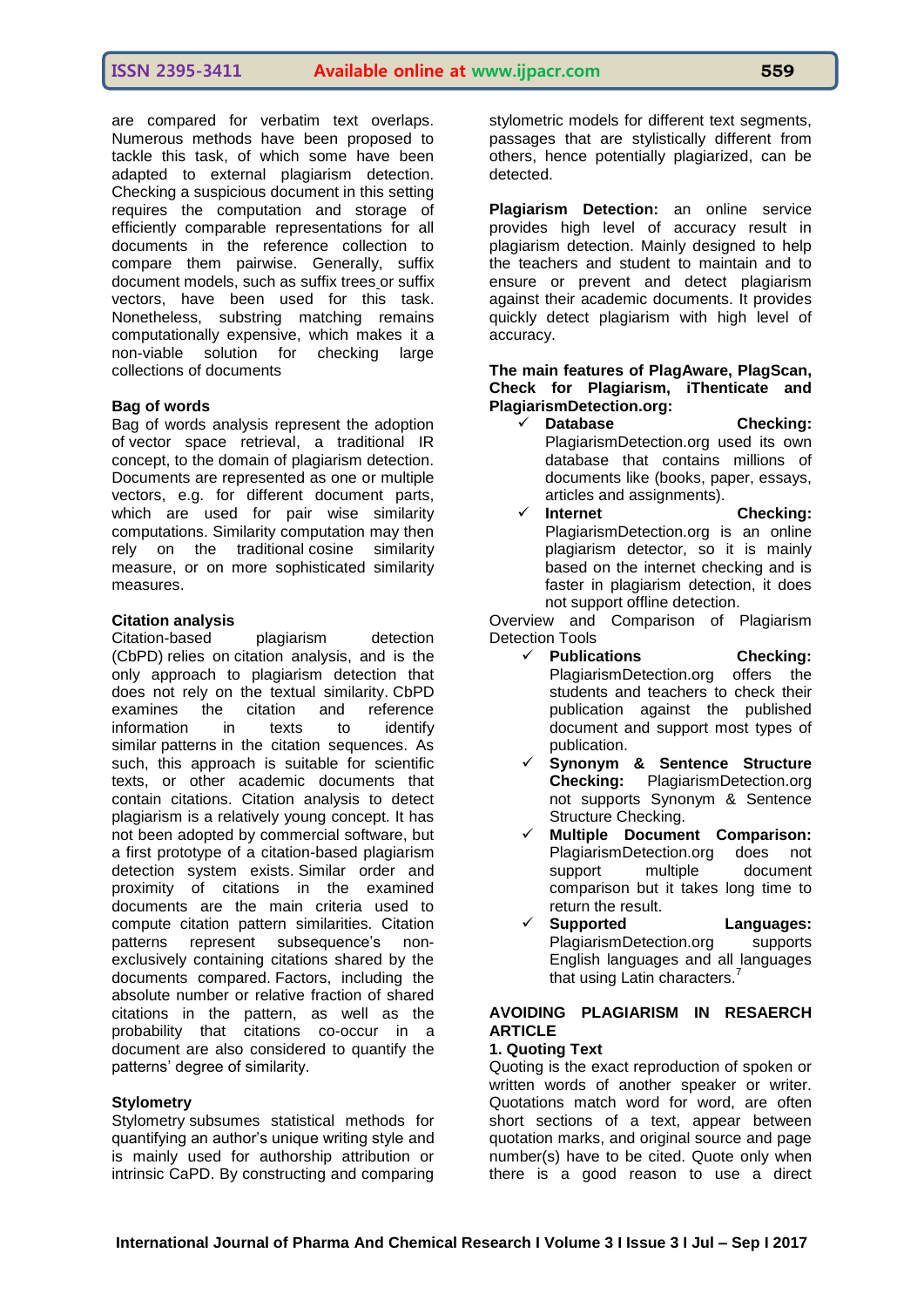quotation. Quoting should be kept to the minimum and should support your own work, not replace it. [5][6]

Quote text:

• When the author conveys strong evidence, written in an unusual, insightful or entertaining way.

• When you want to introduce the author"s stand that you may want to discuss.

• When an authoritative quote supports an important point you are making.

When NOT to Quote Text

• Do not quote just to fill space

• Do not quote text as a substitute for thinking

• Do not quote text because it is easier than paraphrasing.

#### **Types of Quotes**

Material can be quoted in two ways:

- Block quotation
- Integrated quotation

#### **1. Block Quotation**

A block quotation is a longer quotation of 40 words or more. It must be set as a new paragraph, with no quotation marks. The citation and page number should be provided. Example:

According to Tapscott (1997), a leading thinker, in his acclaimed volume, grows up Digital: The Rise of the Net Generation:

Computers in the school can have a positive impact in learning and thereby intellectual development. Computers are more effective teaching devices because processing computer operations mirrors the operations of the human cognitive system as information travels from sensory memory to short-term memory and long term-memory. They also enable self-paced and student oriented learning as opposed to "one-size-fits-all learning".

#### **2. Integrated Quotation**

An integrated quotation is written as part of your sentence. The exact text should be in quotation marks and the source citation as well as page number should be provided.

Example: Bellafonte argues that "bungeejumping, the non-art of flinging yourself in midair with an ankle strapped to elastic can be an exhilarating thrill in an otherwise dreary nineto-five existence."

#### **2 Paraphrasing**

Paraphrasing refers to taking another person"s idea, keeping the same meaning but using your own words to present it. Paraphrasing is used with short sections of text, such as phrases and sentences. It is a legitimate way to borrow from a source provided accurate documentation is given. [5][6]

#### **Criteria for a Good Paraphrase**

• Your paraphrase should express someone else"s idea in your own words. Therefore, change the vocabulary as much as possible and change the sentence structure as much as possible.

• Your paraphrase must have the same meaning as the original text Therefore, include all important ideas, do not add any new ideas or alter the tone and original intention.

• Your paraphrase should cite the original source. Just because you have worked on paraphrasing the text, it does not belong to you; you need to acknowledge the source.

#### **Preparation of Paraphrase**

Start by reading the original passage carefully. Make sure you understand it fully.

• Identify the main points and key word/s.

• Close the original text so that you cannot see it. Using the main points and key words as a guide, use your own words to paraphrase it. • Tips to help you rephrase:

Write the paraphrase in your own style.

Meaning: Ensure you have kept to the same meaning, tone and intention of the original text. Words: Use synonyms where possible and according to context. Specialised vocabulary that is discipline-specific need not be paraphrased. If you want to keep unique or specific phrases, use quotation marks.

Grammar: Change the grammar and sentence structure; change active to passive voice, change the parts of speech (nouns to adjectives, adverbs to adjectives etc.), move parts of sentences to change sentence structure and use sentence linkers where possible.

Change the order in which information/ ideas are presented (as long as they still make sense but in a different order).

• Check your paraphrase against the original text for accuracy and meaning.

• Record the source. $5$ 

#### **3. Summarizing**

A summary is a condensation or shortened over-view of a text. A summary is written to capture the key ideas of another author but with the details, examples and formalities left out. Your summary should let the readers know what the original text was about in fewer words.

The Difference between Paraphrasing and **Summarizing** 

Paraphrasing is rewriting another person's work in your own words, retaining the